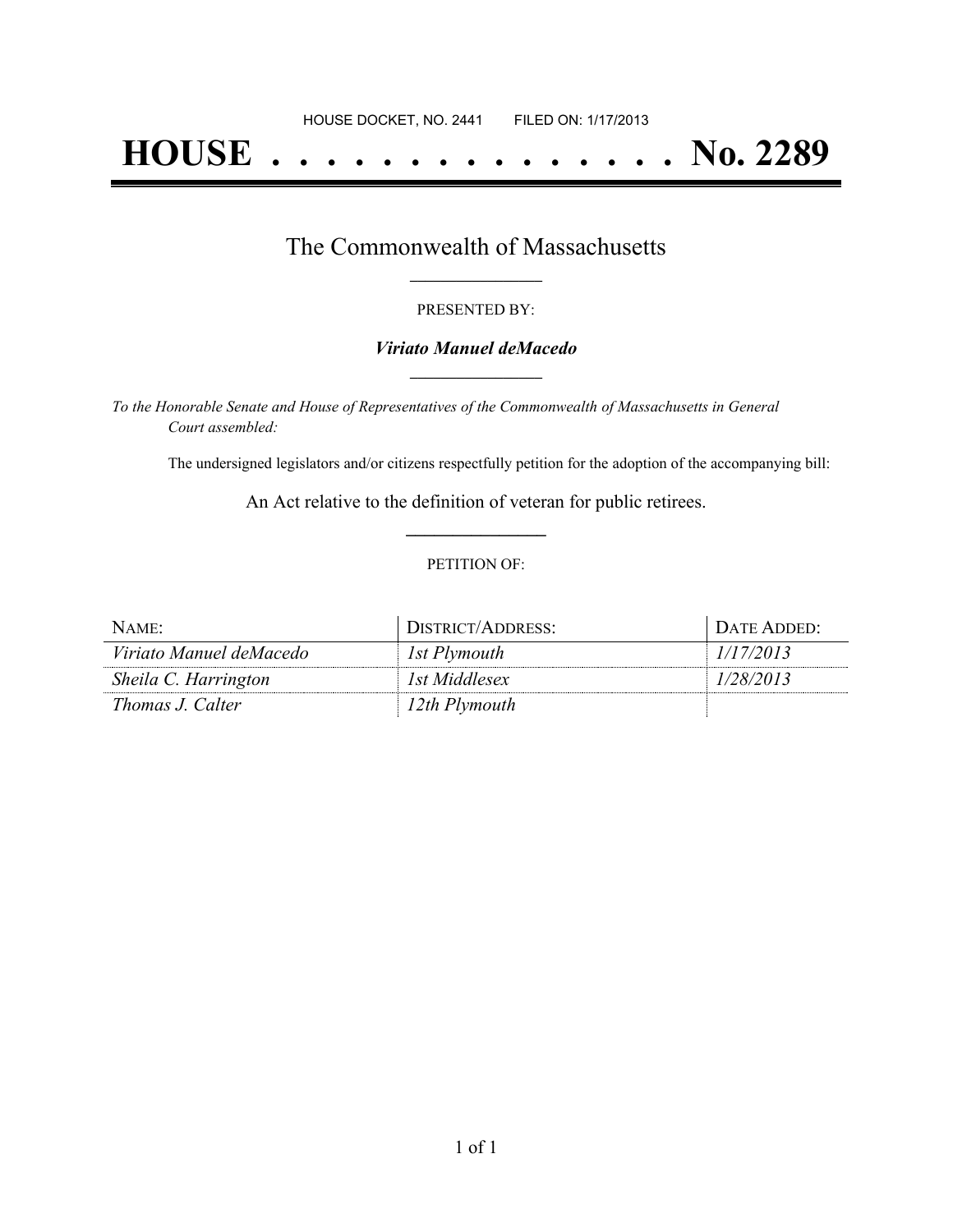## **HOUSE . . . . . . . . . . . . . . . No. 2289**

By Mr. deMacedo of Plymouth, a petition (accompanied by bill, House, No. 2289) of Viriato Manuel deMacedo, Sheila C. Harrington and Thomas J. Calter relative to the yearly retirement allowance paid to certain veterans. Public Service.

### [SIMILAR MATTER FILED IN PREVIOUS SESSION SEE HOUSE, NO. *1594* OF 2011-2012.]

## The Commonwealth of Massachusetts

**\_\_\_\_\_\_\_\_\_\_\_\_\_\_\_ In the Year Two Thousand Thirteen \_\_\_\_\_\_\_\_\_\_\_\_\_\_\_**

An Act relative to the definition of veteran for public retirees.

Be it enacted by the Senate and House of Representatives in General Court assembled, and by the authority *of the same, as follows:*

1 SECTION 1. Paragraph (b) of subsection (2) of section 5 of chapter 32, as appearing in 2 the 2008 Official Edition, is hereby amended by adding the following 5 sentences:-

 Upon acceptance of this provision by a retirement system, any member who is a veteran, as defined by clause 43 of section 7 of chapter 4 and who retired under the provisions of sections 5, 10 (1) and 26 (3) of this chapter, before May 28, 2004, without receiving the additional yearly allowance as a veteran provided therein, shall receive such additional yearly allowance as a veteran under paragraph (b) of subdivision (2) of section 5 or paragraph (c) of subdivision (3) of section 26 of this chapter, whichever is applicable. Acceptance of this provision by a retirement system shall be by a majority vote of the board of each such system, subject to the approval of the legislative body. For the purposes herein, "legislative body" shall mean, in the case of a city, the city council in accordance with its charter, in the case of a town, the town meeting, in the case of a county, the county retirement board advisory council, in the case of a region, the regional retirement board advisory council, in the case of a district, the district members, and, in the case of an authority, the governing body. Acceptance shall be deemed to have occurred upon the filing of a certification of such votes with the commission. For purposes herein, the state teachers' and state employees' retirement systems shall be deemed to have accepted this provision.